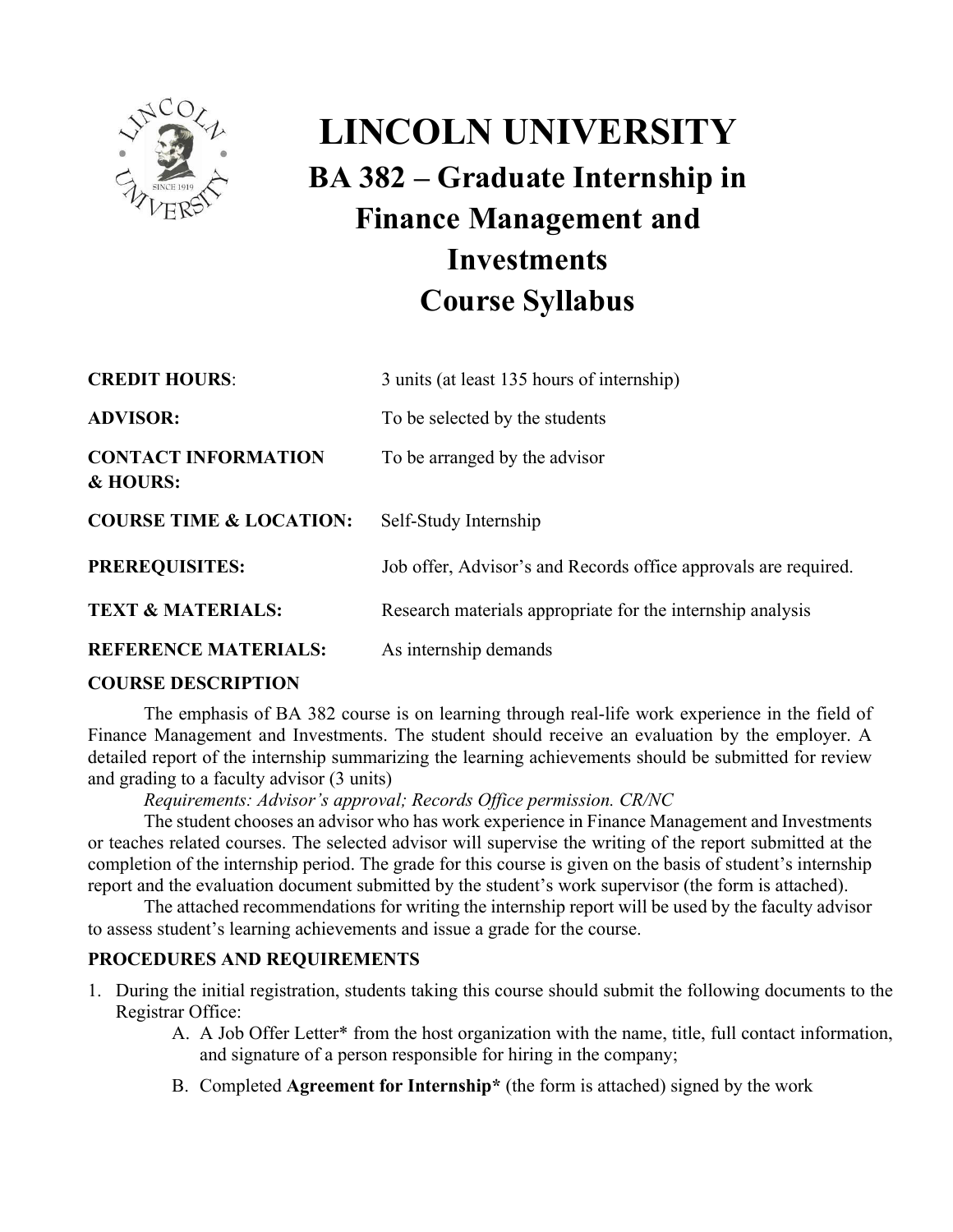supervisor, a Lincoln University (LU) faculty advisor, and approved by the Records office.

**\*NOTE:** The **Job Offer Letter** and **Agreement for Internship** form must be submitted within 30 days after the classes begin. Failure to submit these documents at appropriate time may result in cancellation of the internship.

- 2. During the internship terms, students should submit the **Progress Form** (attached) to the Registrar Office as necessary at the appropriate times (described in the form), filled in and signed by the LU faculty advisor.
- 3. The extension of the internship to the second term is allowed only if at least 60% of the work has been completed at the end of the initial internship term. If the achieved percentage is less than 60%, a grade **Y** (no basis for grade) or **NC** (no credit) will be given for the internship course. In such cases, students wishing to continue the internship in the subsequent academic term will have to reregister the course in that term.
- 4. If the students change either the internship employer (company) or LU faculty advisor, they must reregister the course.
- 5. If the achieved percentage is 60% or above in the first internship term, and if the student wishes to continue working with the same employer and LU faculty advisor, the course can be extended for one additional term with 1 unit.
- 6. If the internship is continuing with the same company and the original job offer did not specify the expiration date of the work, a new job offer letter is not required for the next term with the student's personal statement declaring that it is the same company internship.
- 7. The **Intern's Evaluation** form (attached) should be provided to the faculty adviser and submitted to the Records Office after completion of the course.

### **COURSE LEARNING OUTCOMES (CLOs)**

**Outcome 1:** Students are expected to gain applied knowledge in the area of Finance Management and Investments through real-life work experience.

**Assessment 1:** Evaluation by employer

**Outcome 2:** Students are expected to develop basic knowledge of business operations and management through observing real business problems and solutions implemented at their work place.

**Outcome 3:** By the end of the internship, students are expected to develop the ability to make suggestions for possible improvement in business operations and management and to summarize observations in the form of a report.

**Assessment 2 and 3:** Internship report evaluated by the advisor

Syllabus updated 05/01/2022